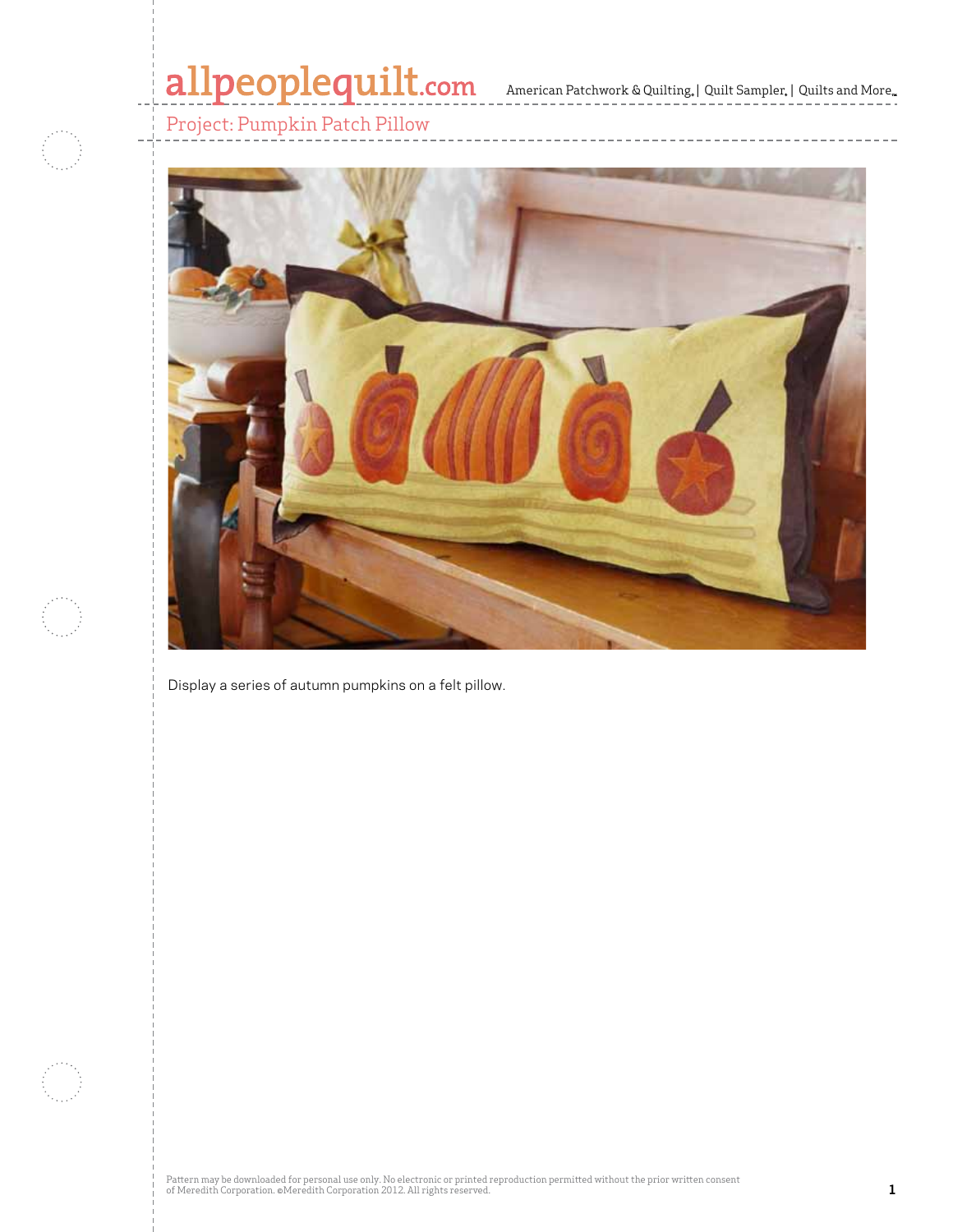## allpeoplequilt.com

American Patchwork & Quilting,  $|$  Quilt Sampler,  $|$  Quilts and More,

Project: Pumpkin Patch Pillow

### Materials

- **1 yard golden yellow wool felt** (appliqué foundation)
- **•**  21⁄8 yards brown wool felt (appliqués, pillow front, pillow back)
- **•**  ¼ yard bronze wool felt (appliqués)
- **•**  <sup>8</sup>×18" rectangle burnt orange herringbone hand-dyed, felted wool (appliqués)
- **10×18"** rectangle orange handdyed, felted wool (appliqués)
- **•**  Polyester fiberfill
- **•**  Lightweight fusible web
- **•** Temporary spray adhesive

### Finished pillow: 20×38"

Yardage and cutting instructions are based on 36" of usable felt fabric width.

## Cut Fabrics

Cut pieces in the following order. To make pattern templates, see

Make and Use Templates on *page 7.* The patterns are on *pages 4–6.*

Wool felt (available in crafts stores) doesn't fray, so there is no need to turn under the edges of the appliqué shapes. Cut edges cleanly, keeping them as smooth as possible.

 To use fusible web for appliquéing, complete the following steps.

1. Lay fusible web, paper side up, over patterns. Use a pencil to trace each pattern the number of times indicated in cutting instructions, leaving at least  $\frac{1}{2}$ " between tracings. Cut out each fusible-web shape roughly  $\frac{1}{4}$ " outside traced lines.

- 2. Following manufacturer's instructions, press fusible-web shapes onto designated fabrics; let cool. Cut out fabric shapes on drawn lines and peel off paper backings.
- 3. Fuse a 8×33" rectangle of fusible web to bronze wool felt.

**From golden yellow felt, cut:**

- **•**  1—16×34" rectangle
- **From brown felt, cut:**
- **•**  2—20×38" rectangles
- **•**  4 of Pattern K
- **•**  1 of Pattern L
- **From bronze felt, cut:**

■ 4-32"-long wavy strips, ranging in widths from  $\frac{1}{2}$ " to 1" **From burnt orange herringbone hand-dyed wool, cut:**

- **•**  1 of Pattern A
- **•**  <sup>2</sup>*each* of patterns H and I
- **From orange hand-dyed wool, cut:**
- **•**  <sup>1</sup>*each* of patterns B–F
- **•**  <sup>2</sup>*each* of patterns G and J

### Assemble Appliqué Foundation

- 1. Apply a light coat of temporary spray adhesive to golden yellow felt 16×34" rectangle. Center golden yellow felt rectangle, adhesive side down, on a brown felt 20×38" rectangle; smooth out wrinkles.
- 2. Machine-stitch through both layers ⅛" from edges to make appliqué foundation.

## Appliqué Pillow Front

- 1. Referring to photo, *page 1,*  position bronze felt 32"-long strips horizontally on bottom half of appliqué foundation. Once you are pleased with the arrangement, fuse all strips in place following manufacturer's instructions. Machine-stitch a scant  $\frac{1}{8}$ " from all edges of each strip.
- 2. Referring to Appliqué Placement Diagram, position A–L pieces atop appliqué foundation, tucking one end of each brown felt K and L stem under each pumpkin shape. Fuse in place. Machine-stitch 1⁄8" from edges of each stem. Machinebuttonhole-stitch around each remaining shape to finish appliquéing pillow front.

## Finish Pillow

- **1.** With wrong sides together, layer appliquéd pillow front and remaining brown felt 20×38" rectangle, aligning outer edges. Machine-stitch together 1/4" from outer edges, leaving a 6" opening along bottom edge.
- 2. Stuff firmly with fiberfill. Straight-stitch opening closed to complete pillow.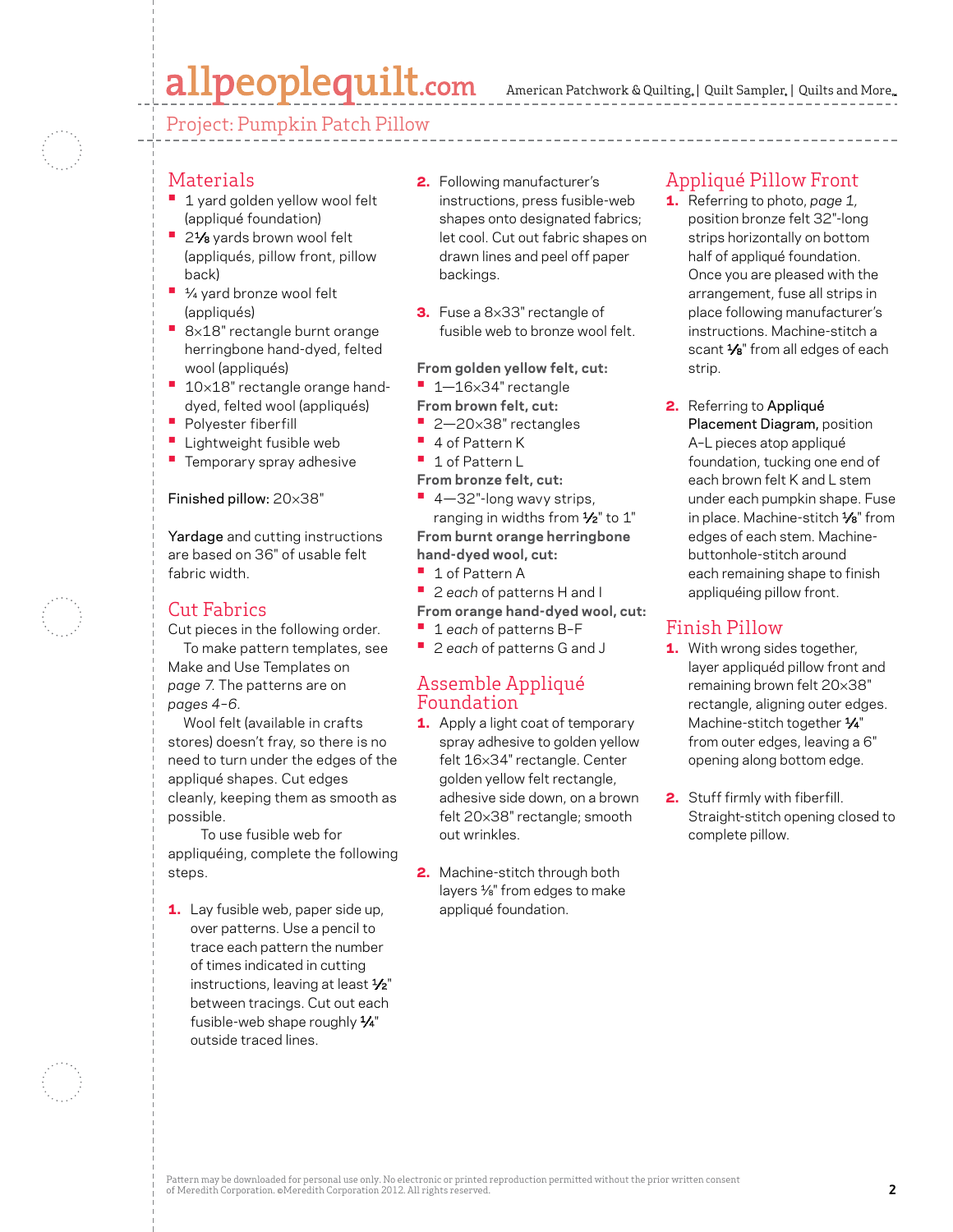American Patchwork & Quilting, | Quilt Sampler, | Quilts and More

-------------





**PUMPKIN PATCH PILLOW** Appliqué Placement Diagram

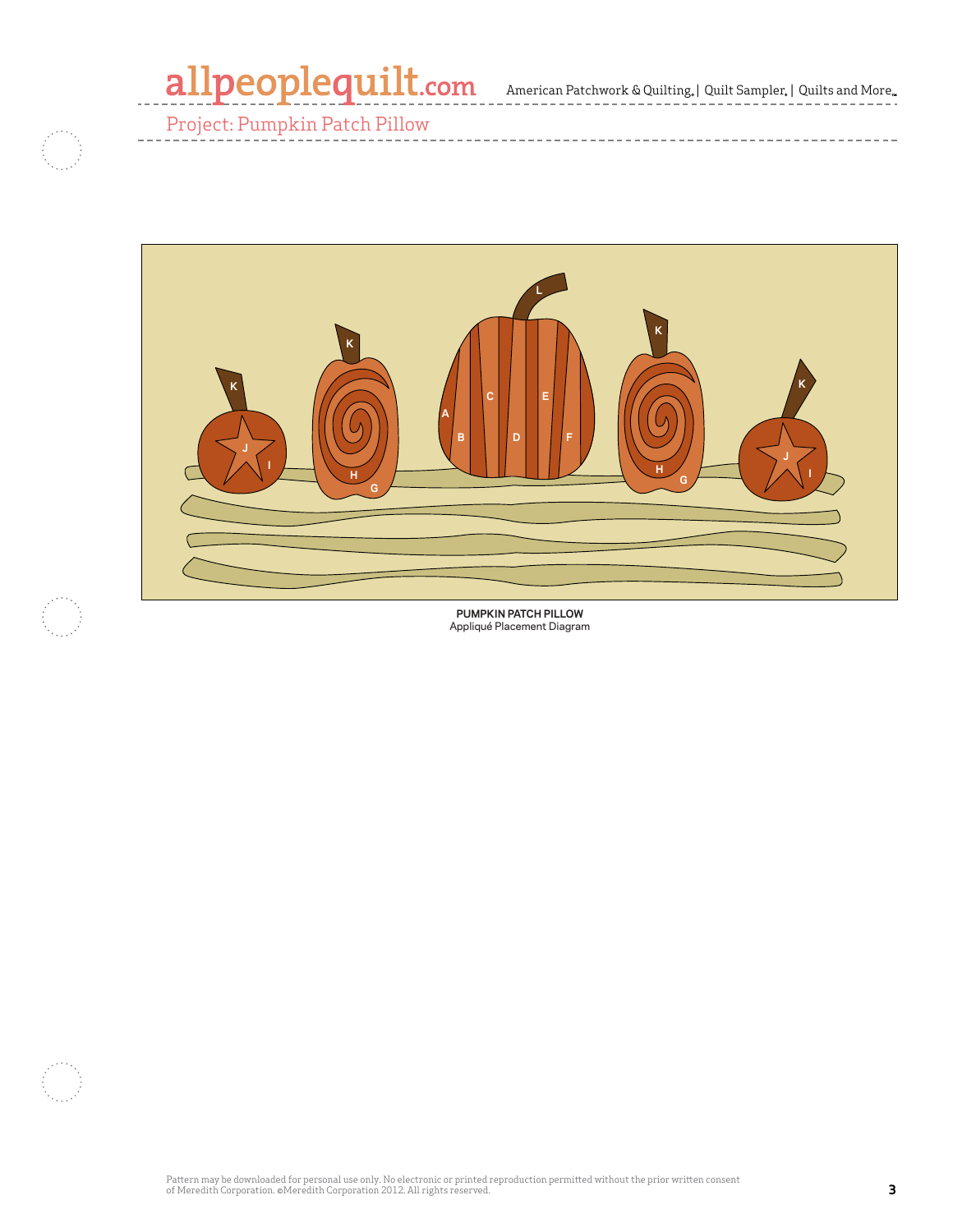# allpeoplequilt.com<br>American Patchwork & Quilting, | Quilt Sampler, | Quilts and More...

Project: Pumpkin Patch Pillow

-----------------------Pattern E Pattern C Pattern F Pattern B Pattern D **PUMPKIN PATCH PILLOW** Pattern A **\*** NOTE: This box should When printing a downloadable measure  $1$ ". pdf, set Page Scaling preference  $-1"$ to NONE to print patterns at  $\rightarrow$ 100%. Do NOT "Shrink to Fit" or "Fit to Printable Area."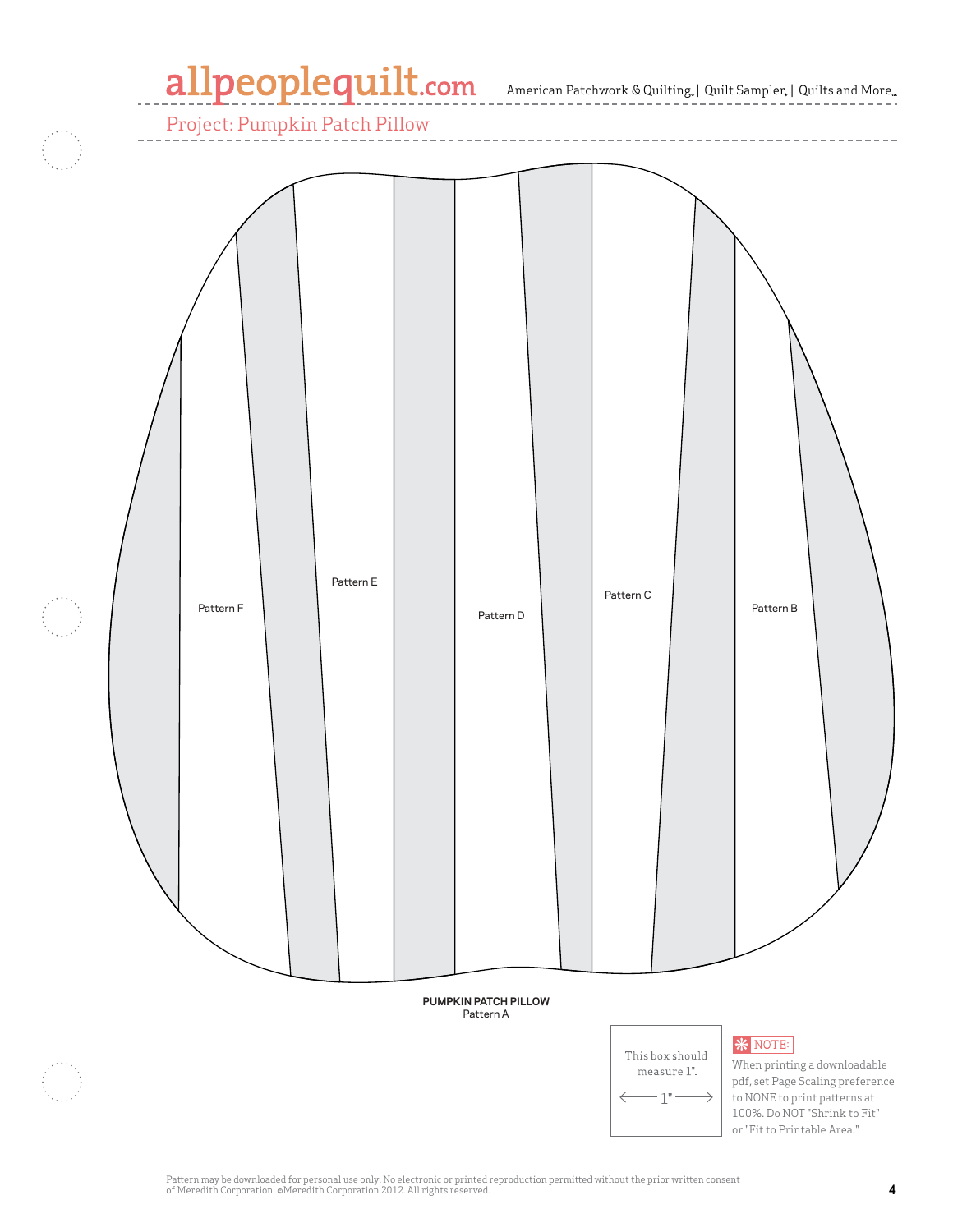## allpeoplequilt.com American Patchwork & Quilting, | Quilt Sampler, | Quilts and More..

 $\cdots\cdots\cdots\cdots\cdots$ 

Project: Pumpkin Patch Pillow





## **\*** NOTE:

When printing a downloadable pdf, set Page Scaling preference to NONE to print patterns at 100%. Do NOT "Shrink to Fit" or "Fit to Printable Area."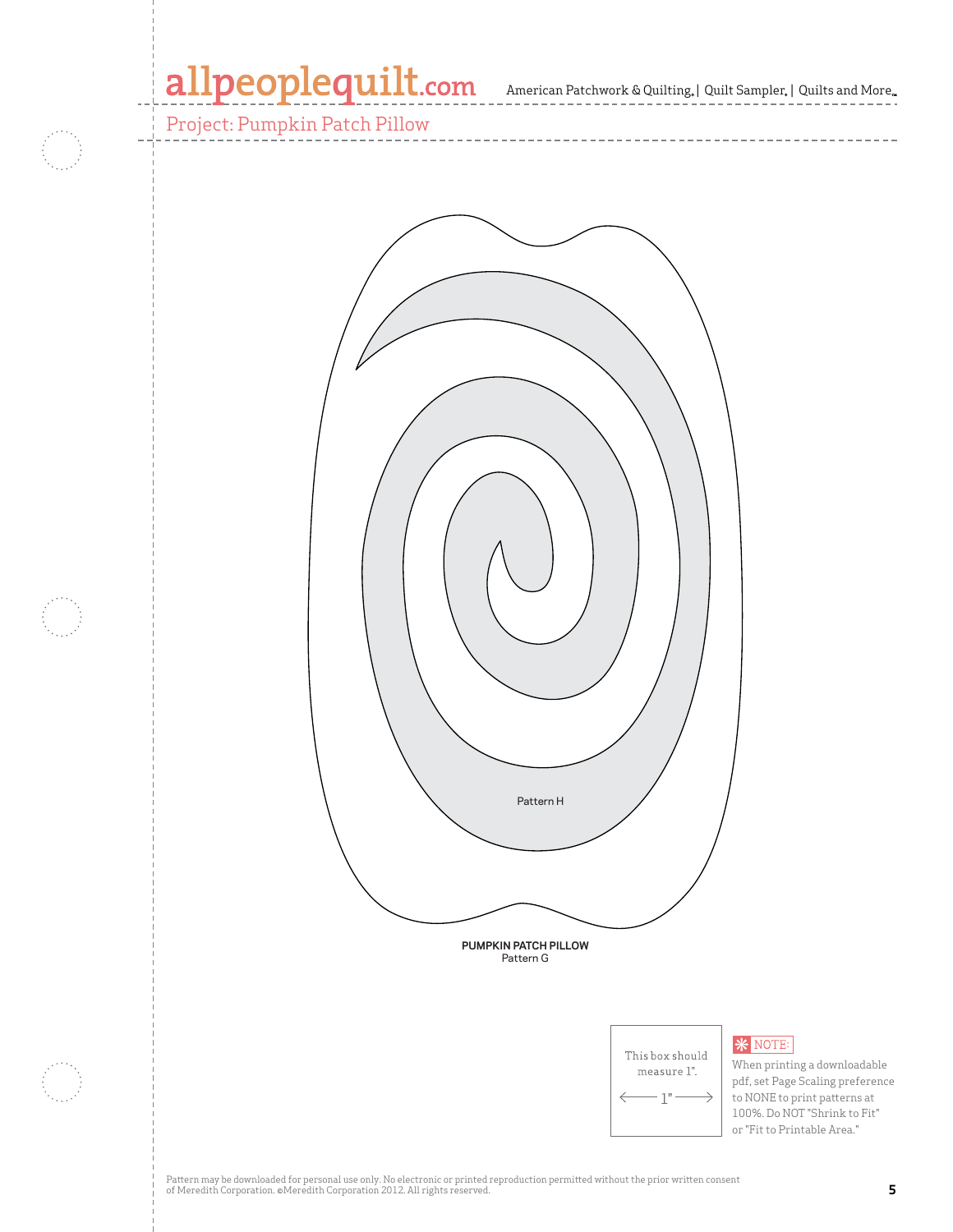## allpeoplequilt.com American Patchwork & Quilting, | Quilt Sampler, | Quilts and More..

Project: Pumpkin Patch Pillow



Pattern may be downloaded for personal use only. No electronic or printed reproduction permitted without the prior written consent of Meredith Corporation. ©Meredith Corporation 2012. All rights reserved. **6**